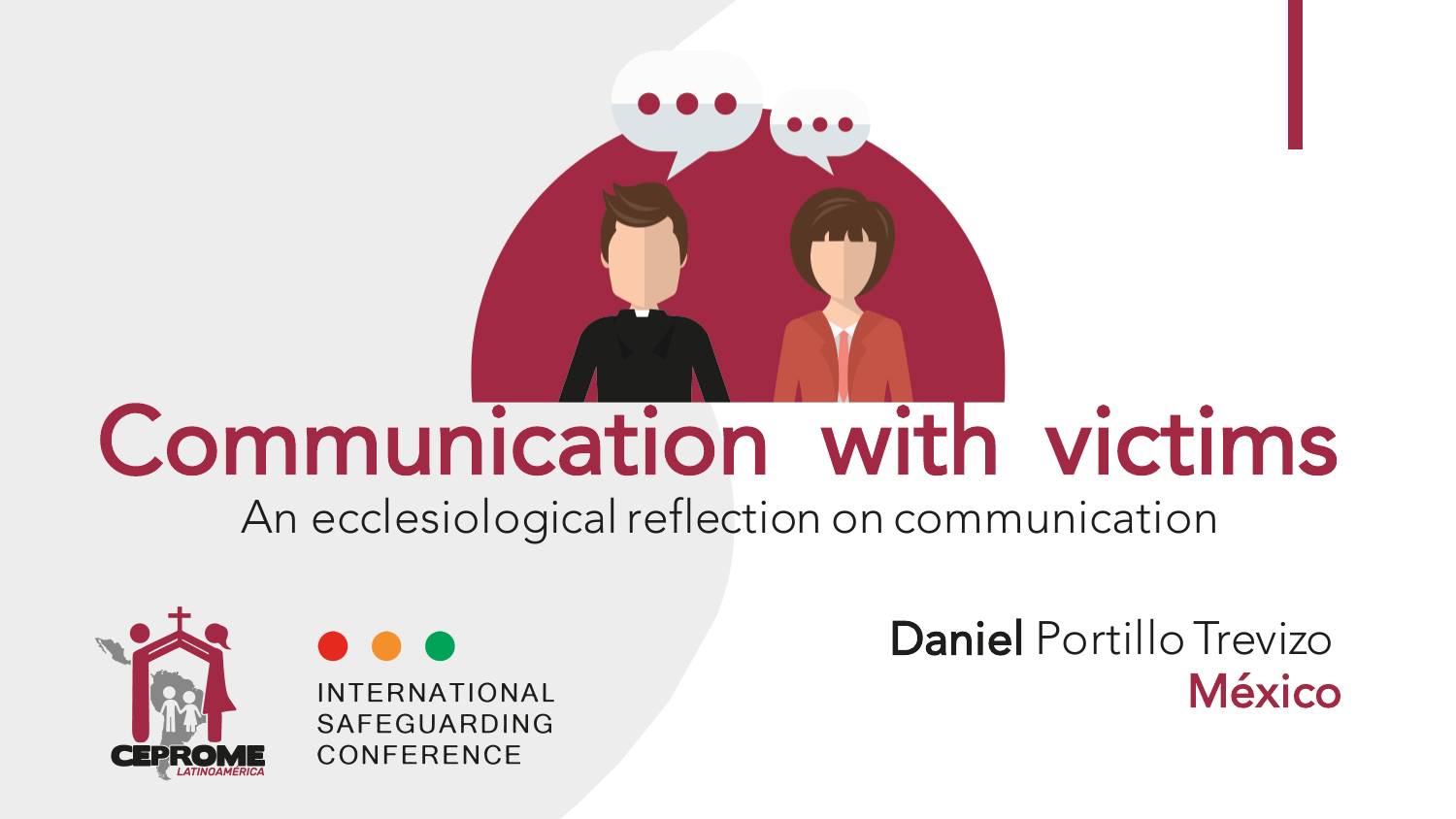## How to communicate with victims?



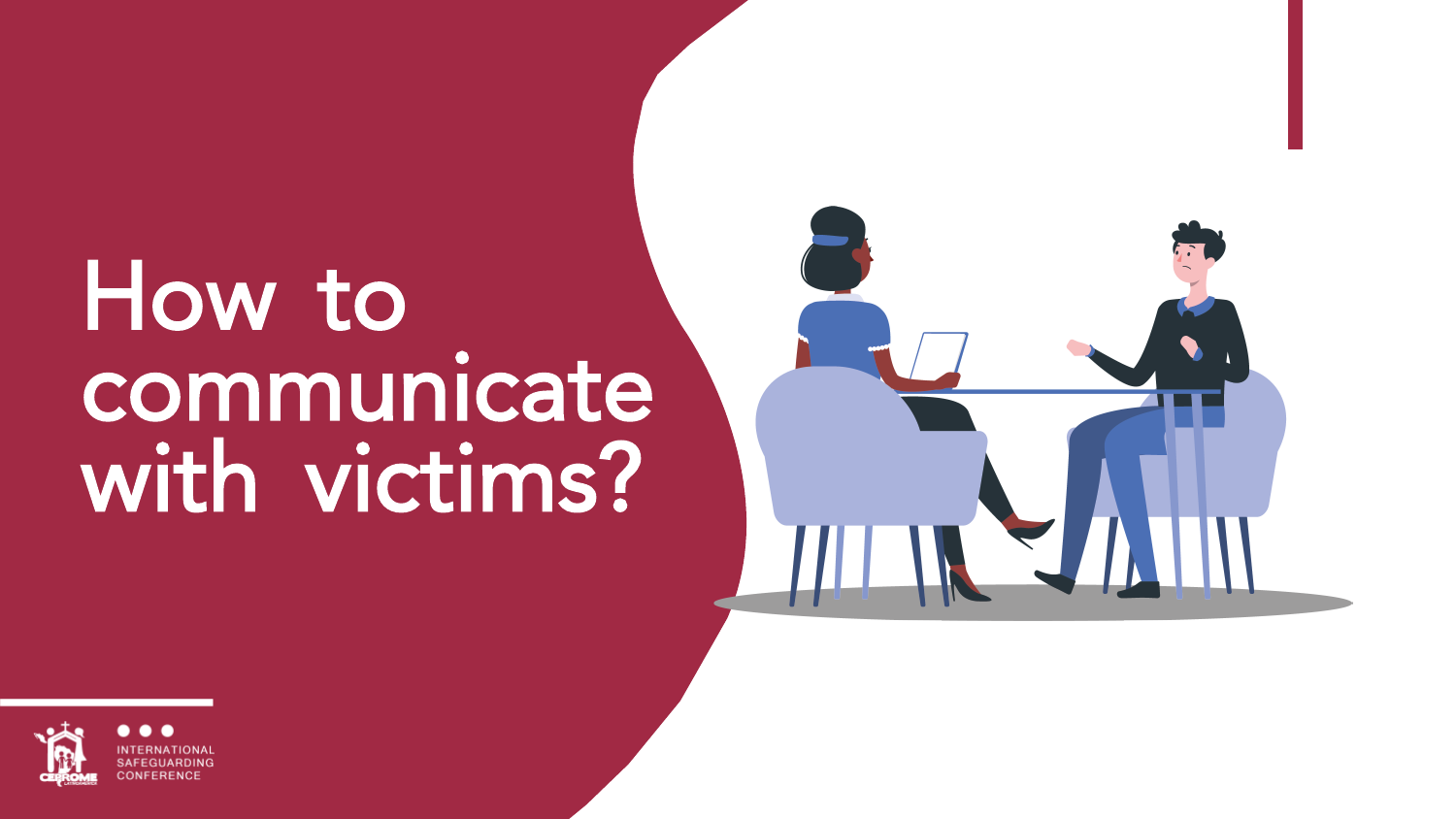It is up to the Church to acknowledge with regret her negligence, to examine her closeness in the most tragic human situations, to assess whether her current mission in the world is to protect her faithful.



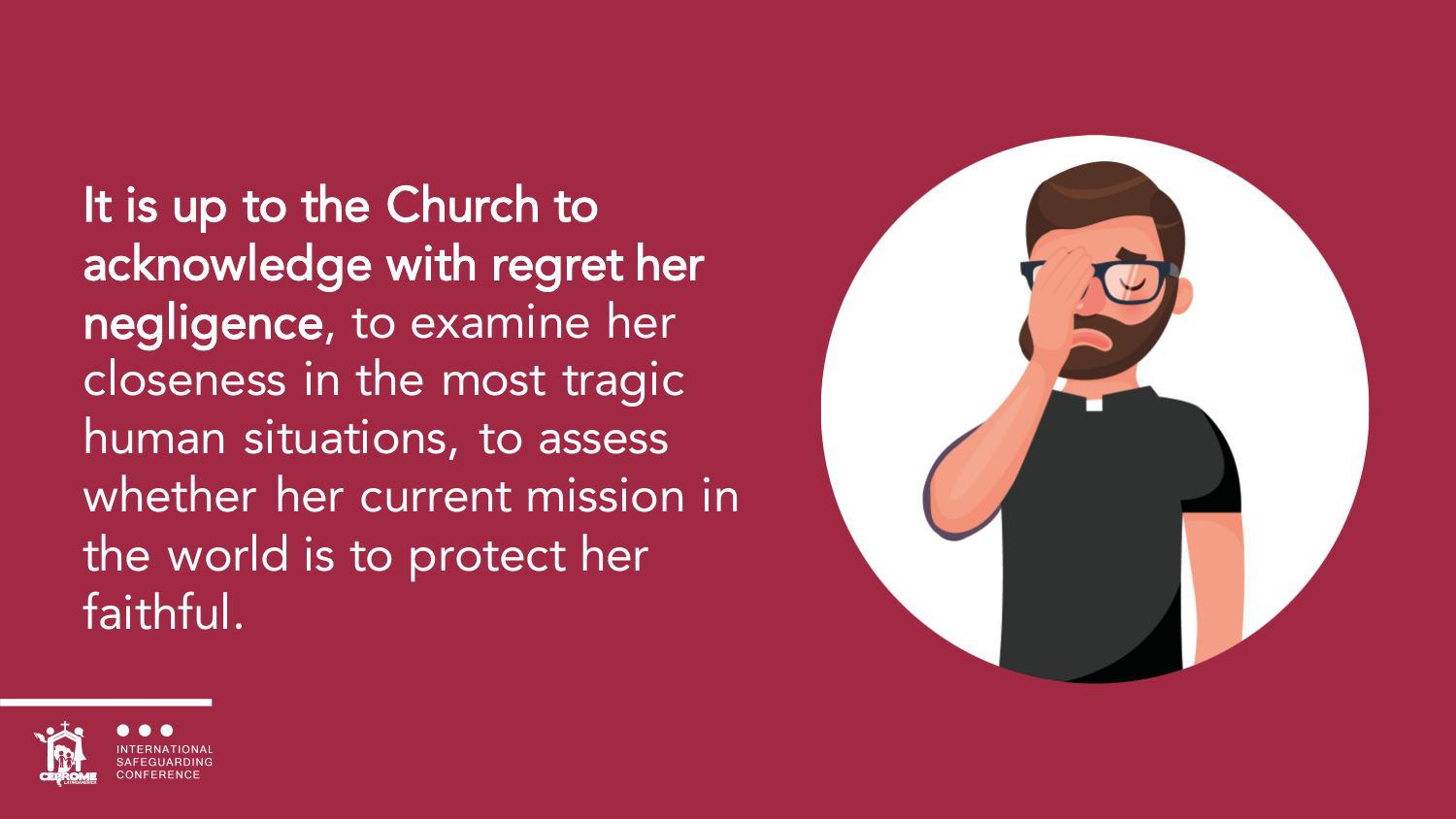



The structural corruption of the Church will always be a pathological "centralism" that will undoubtedly provoke a deafening and self-referential ideological discourse, an ecclesial monologue, a permanent and castrating silence.

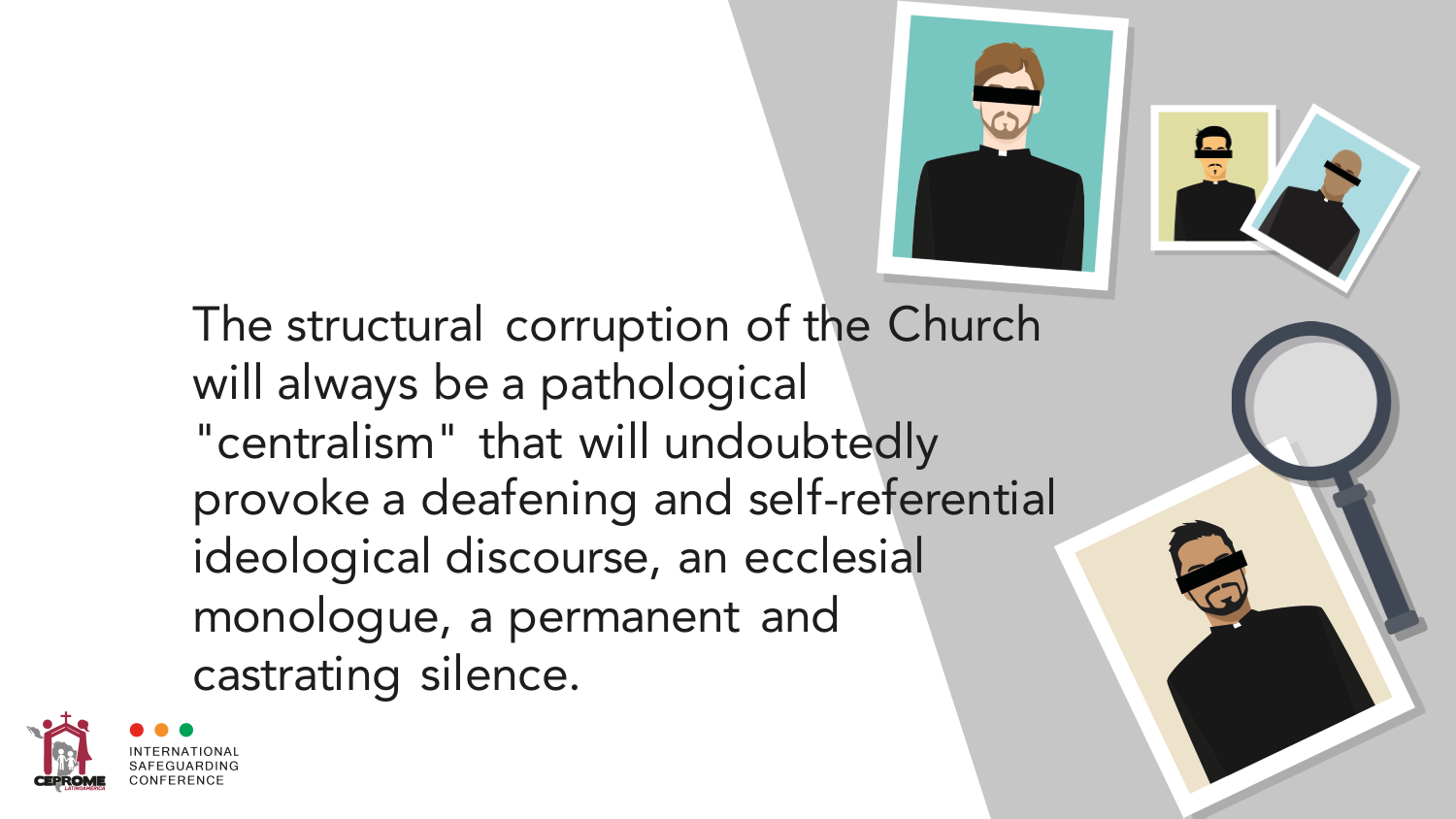*"A Church always on the defensive, which loses her humility and stops listening to others, which leaves no room for questions, loses her youth and turns into a museum. How, then, will she be able to respond to the dreams of young people? Even if she possesses the truth of the Gospel, this does not mean that she has completely understood it; rather, she is called to keep growing in her grasp of that inexhaustible treasure"*

(CV 41)

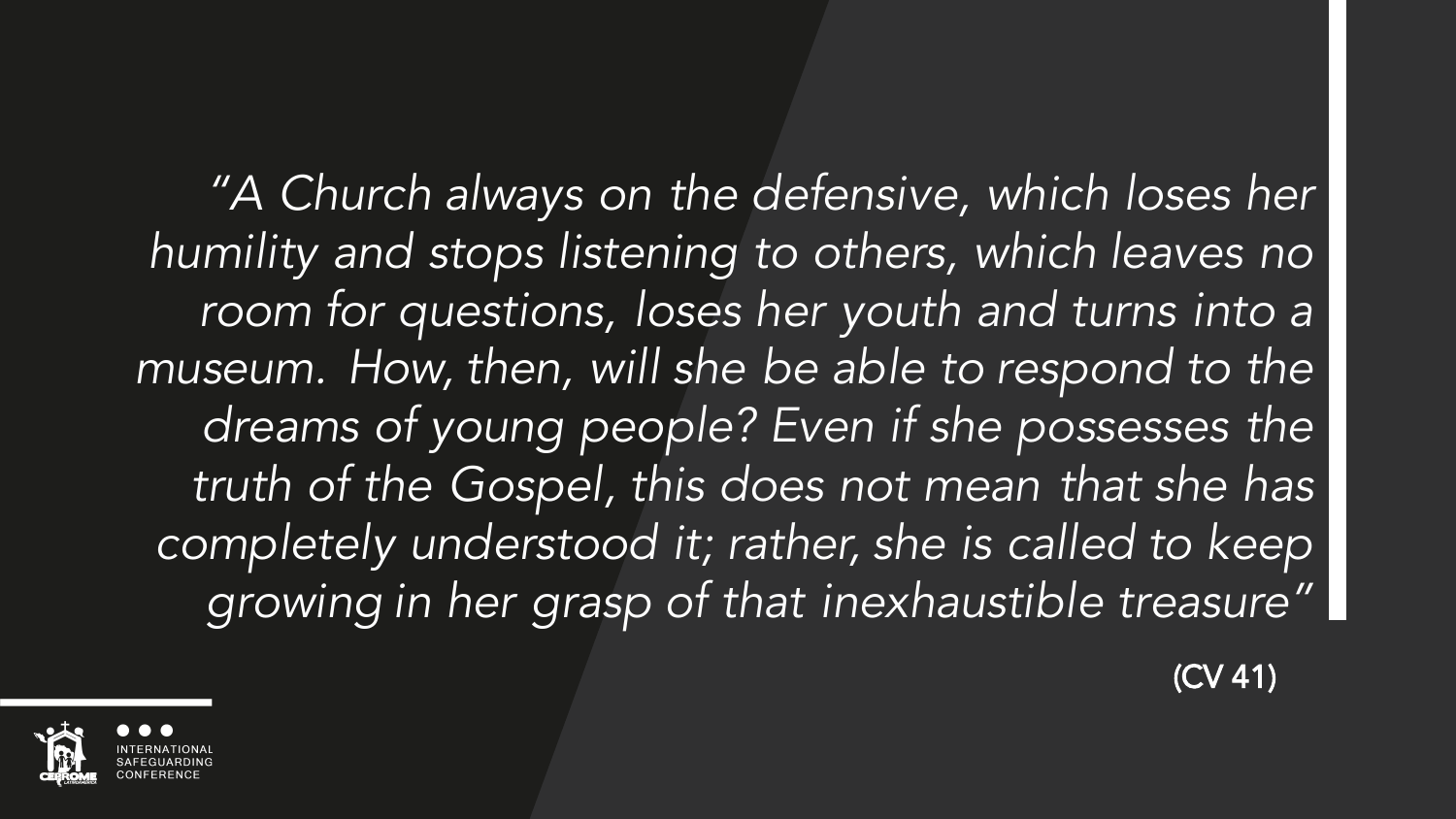Communication is the letter of presentation of care and ecclesial protection. Prevention is the most formidable, universal, and mysterious force, inscribed in the heart of manhood, capable of transforming the world.

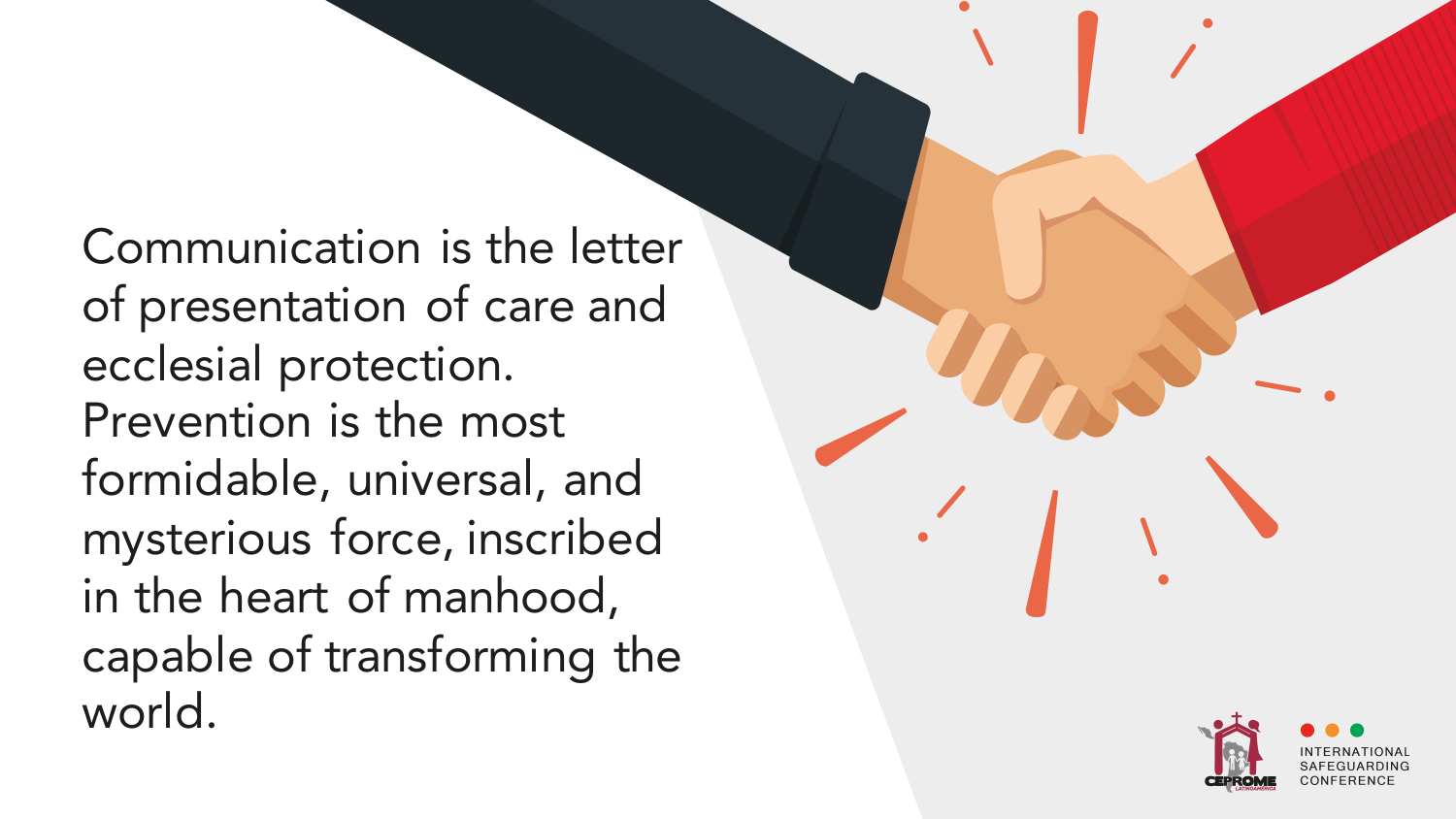The issue of abuse leads us to think about our Safeguarding Culture. If we go back to the Gospel we would understand that this ecclesial crisis has caused us a necessary "conversion of the way we treat each other" a "metanoia of communication".

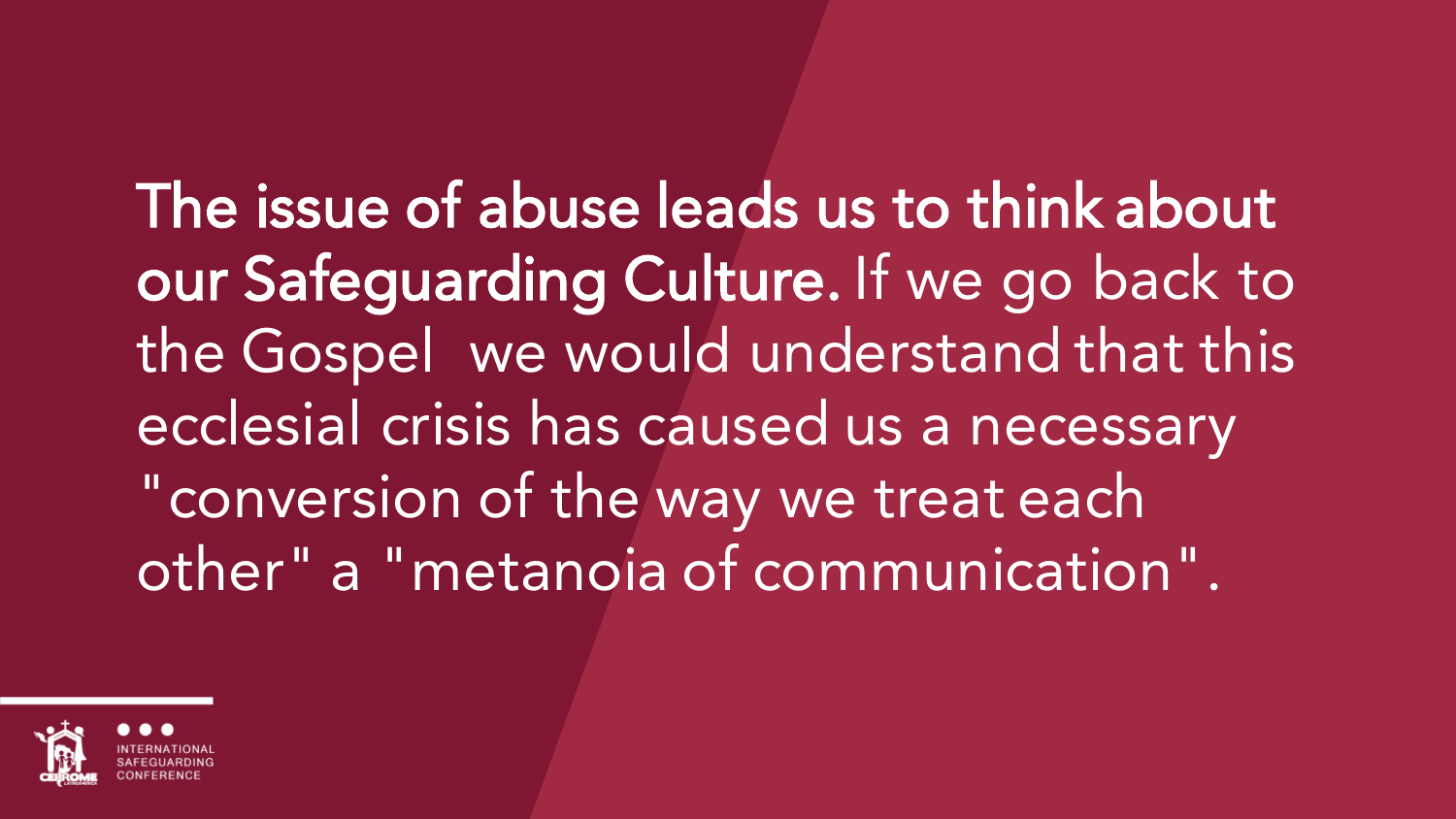Communication with victims supposes, in fact, the praxis of the Gospel of tenderness



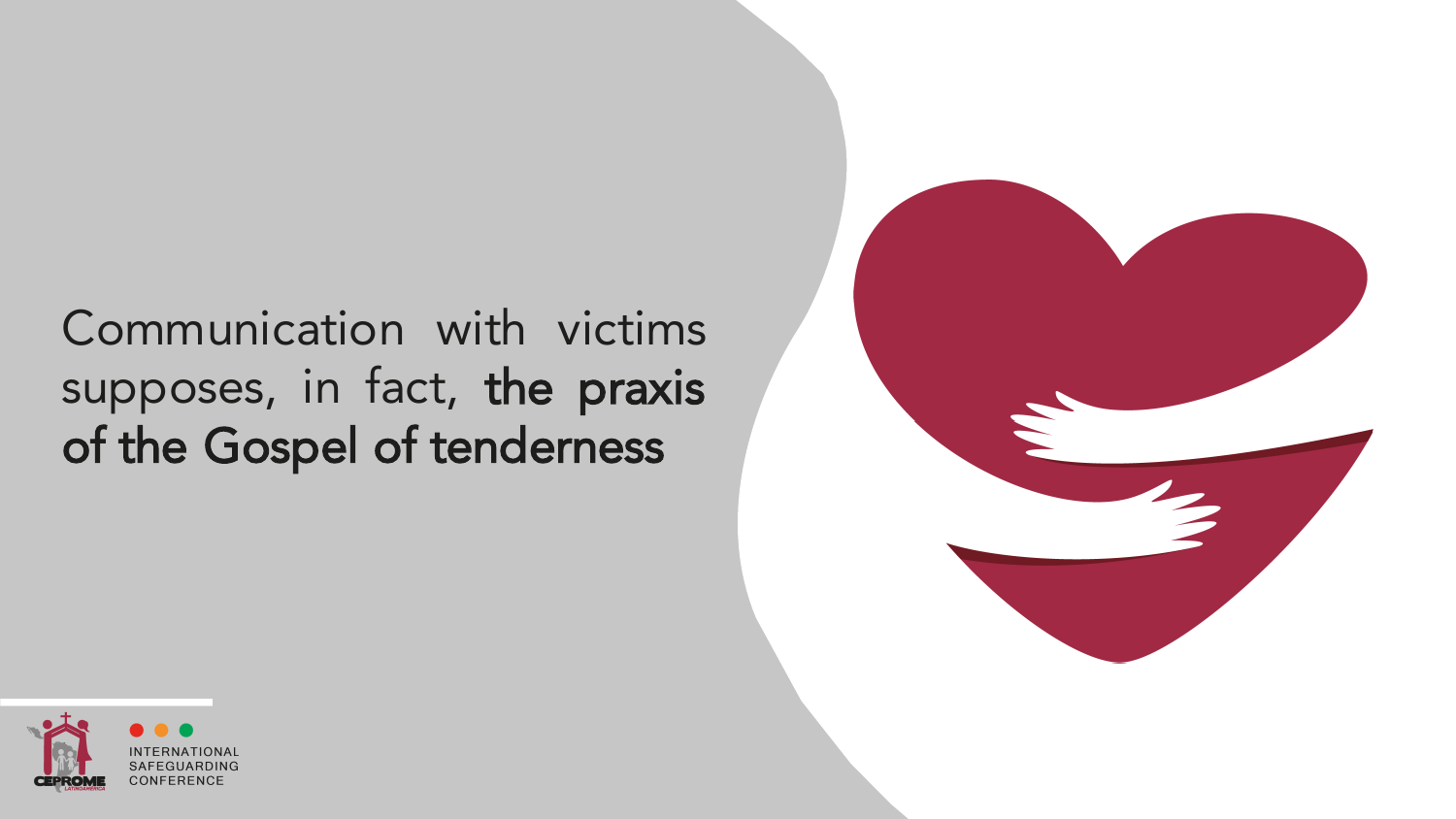The Church of Tenderness is the Church of the preferential option for cildren, for vulnerable people, victims of sexual abuse and the secondary victims.



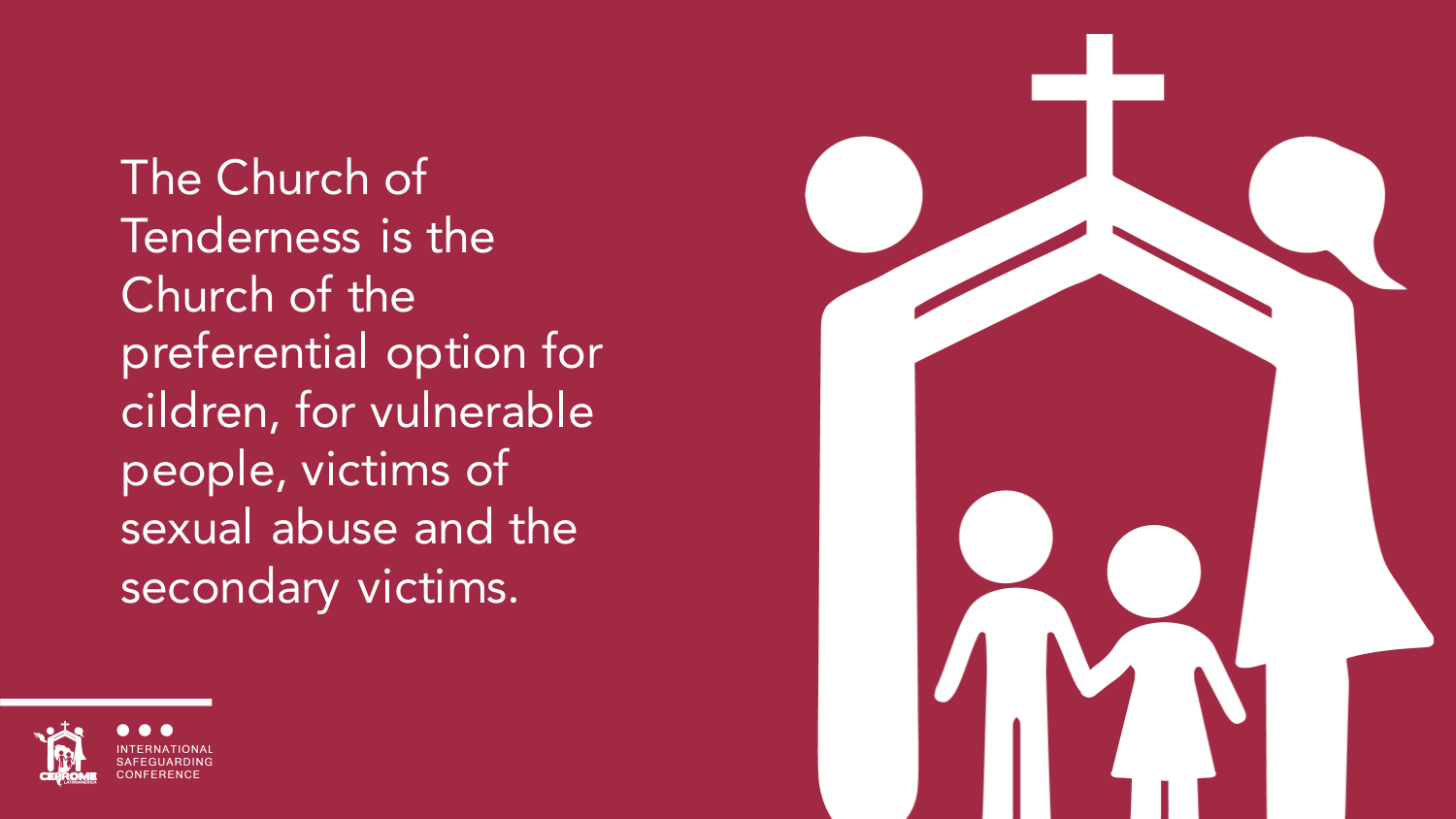The communication of Tenderness in an invitation to the Church to "exit" her intra-ecclesial comforts.



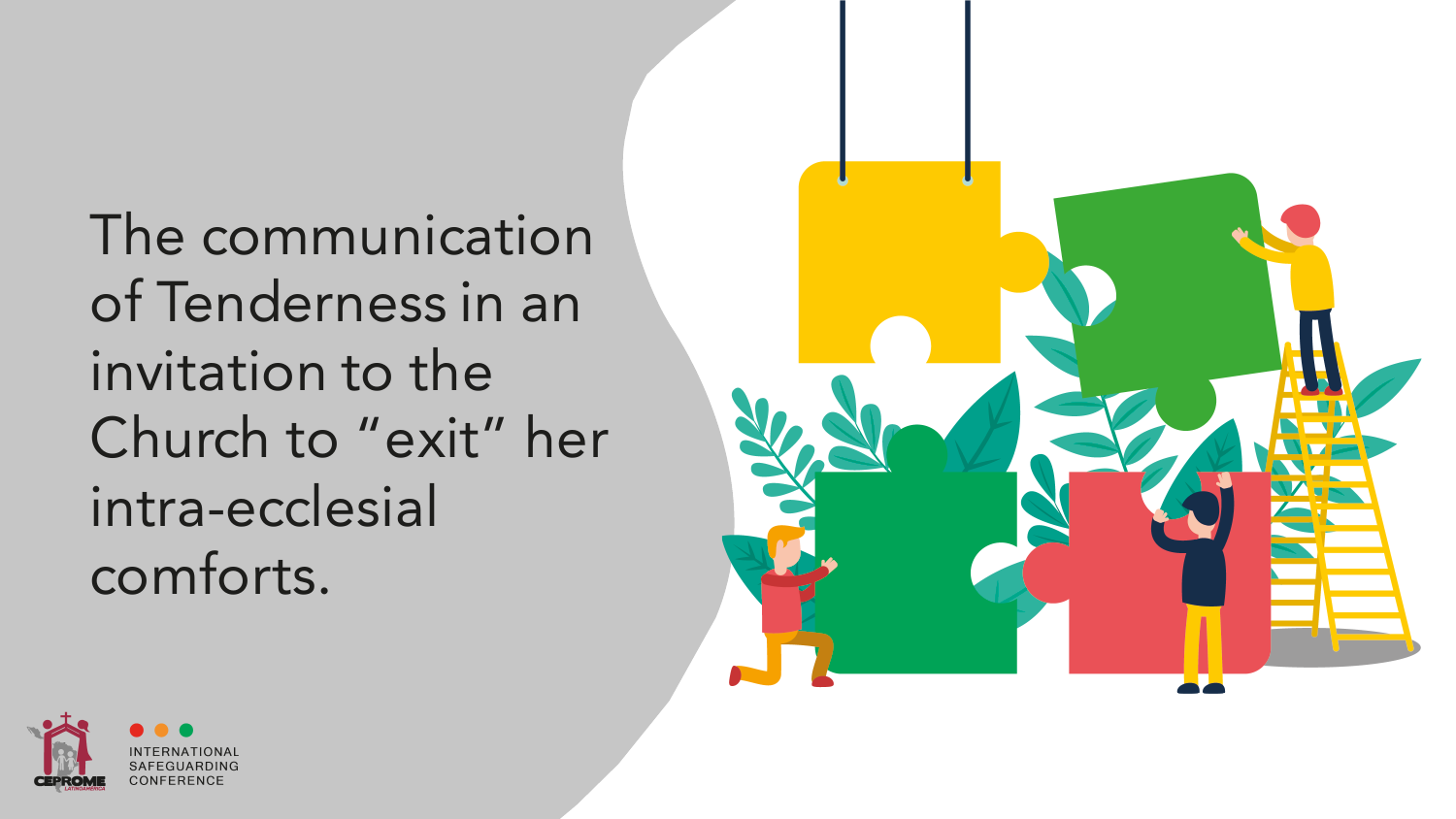A Church that engages in dialogue with victims and survivors will announce the Good News with the seal of God's protection and tenderness, building safe environments for those who comprise it.